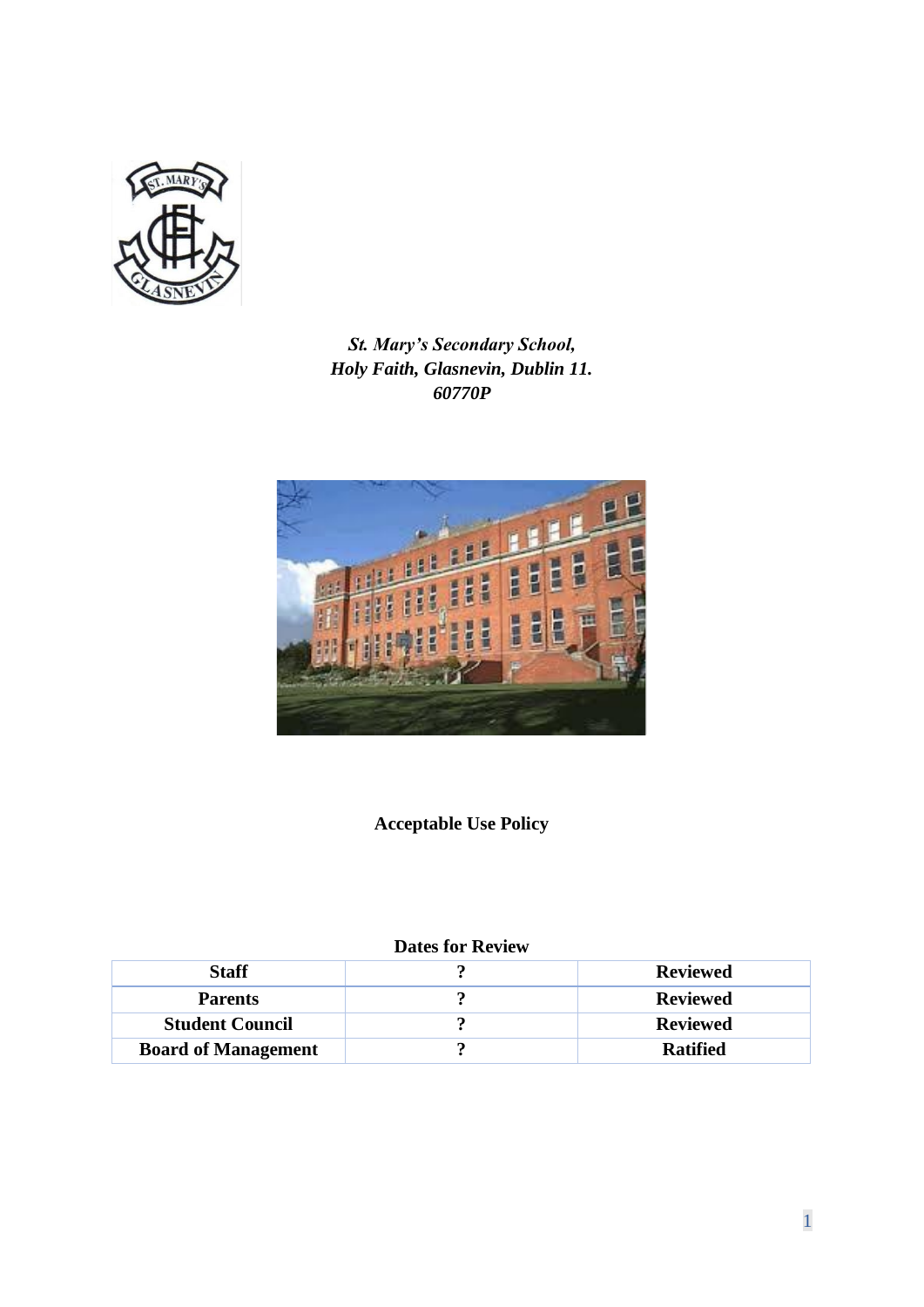# **Table of Contents**

| <b>Section</b>                                  | Page no. |
|-------------------------------------------------|----------|
| Introduction                                    | 3        |
| Access to IT in St. Mary's                      | 3        |
| Promoting Acceptable Use in St. Mary's          | 4        |
| Responsibilities and Expectations               | 4        |
| <b>Staff and Student Digital Accounts</b><br>1. | 4        |
| Internet Use<br>2.                              | 5        |
| 3. Publication of Student's Work and Images     | 6        |
| 4. Remote Learning/Online Teaching and Learning | 6        |
| 5. Cyberbullying                                | 7        |
| <b>Parental Responsibilities</b><br>6.          | 7        |
| 7. Legislation                                  | 8        |
| Sanctions<br>8.                                 | 8        |
| 9. Access to Individual Accounts by the School  | 8        |
| Appendices                                      | 10       |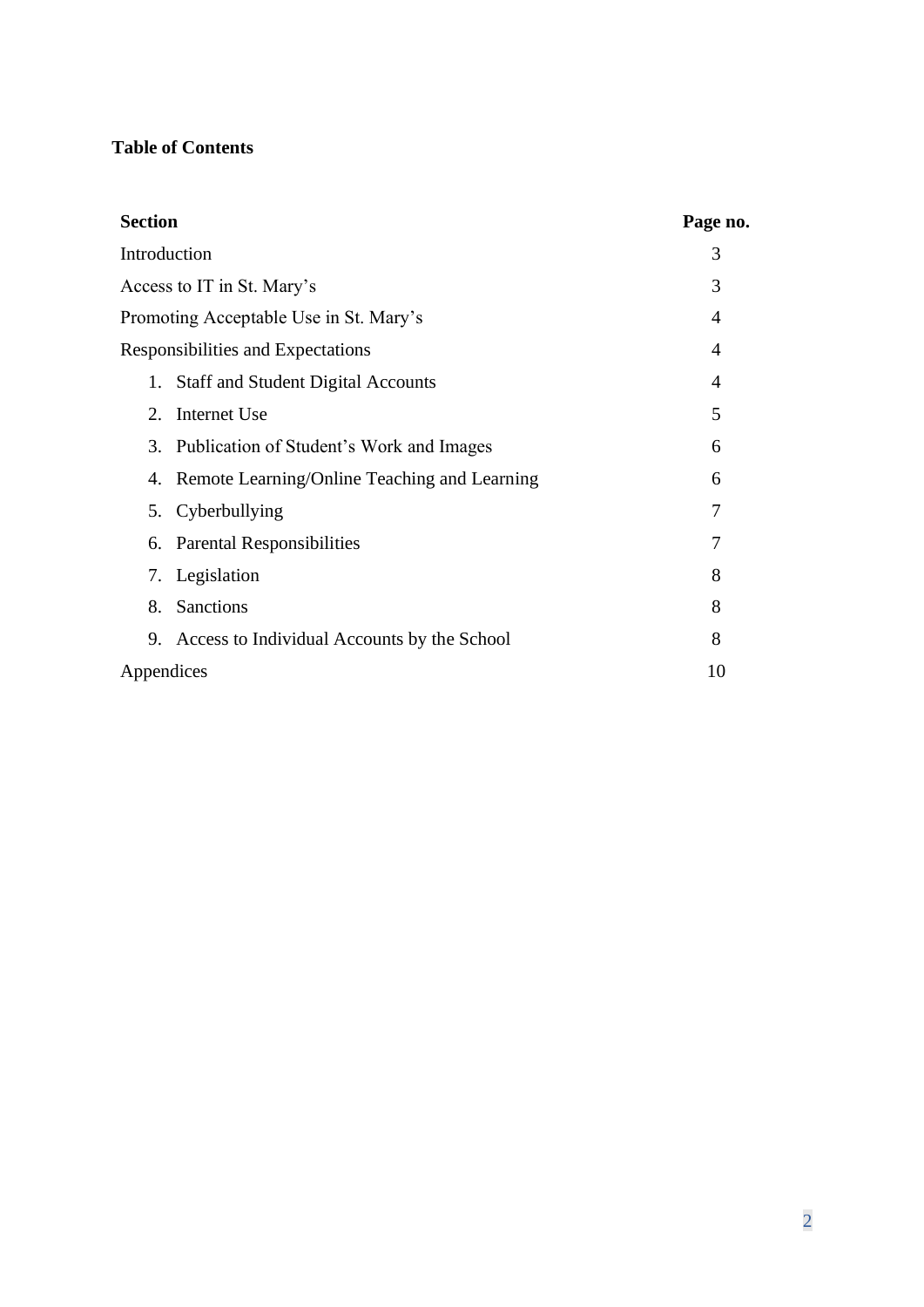### **Introduction**

Access to Information and Communications Technology (ICT) in a school setting provides the staff and students of St. Mary's with the benefits of enhanced teaching and learning opportunities. It is through this lens that St. Mary's Acceptable Use Policy (AUP) has been drawn up. The sole aim of this policy is to ensure that the digital resources that are provided by the school can be used in a safe and supported manner. The use of ICT in St. Mary's is a fundamental part of the school's digital strategy, whereby students and staff should be able to access appropriate hardware, software and internet resources to help them teach, learn, create and communicate during their time in school. This approach is encouraged and supported by the government's Digital Learning Framework.

The AUP applies to students who have access to and use the ICT resources provided by the school. It also applies to members of staff, volunteers, parents, and others who access the school's digital resources.

Access to ICT resources is considered a school privilege. Therefore, if the school AUP is not adhered to, this privilege will be withdrawn and appropriate sanctions will be imposed.

It is envisaged that school and parent representatives will revise the AUP annually. Before signing, the AUP should be read carefully to ensure that the conditions of use are accepted and understood.

#### **Access to ICT in St. Mary's**

In St. Mary's, all staff and students are given a school username and password for accessing the MS Office 365 platform. They will use this account for communication, collaboration and storage during their time in the school, using software such as Outlook, SharePoint, OneNote and Teams. These accounts are controlled and restricted by the school.

Staff and students will also have access to school-owned devices. School usernames and passwords must be used, in order to log on to this school device. Restrictions apply to their use, which prevent the downloading of software and access to specific websites. Upon leaving St Mary's, staff will be asked to return their school device on the date that they officially leave the school.

Staff and students must use their MS Office 365 account to store their school-based files. Such files should not be stored on any school-owned device, as any electronic material stored on school-owned devices may be deleted without notice at any time. The use of USB keys on school-owned devices is strictly prohibited.

All student mobile phones must be switched off on entry to the school grounds and kept on the student's person, preferably in their zipped pocket. Students are not permitted to use their mobile phones during the school day, unless required to do so for teaching and learning purposes and only when teacher permission has been given (See our Mobile Phone Policy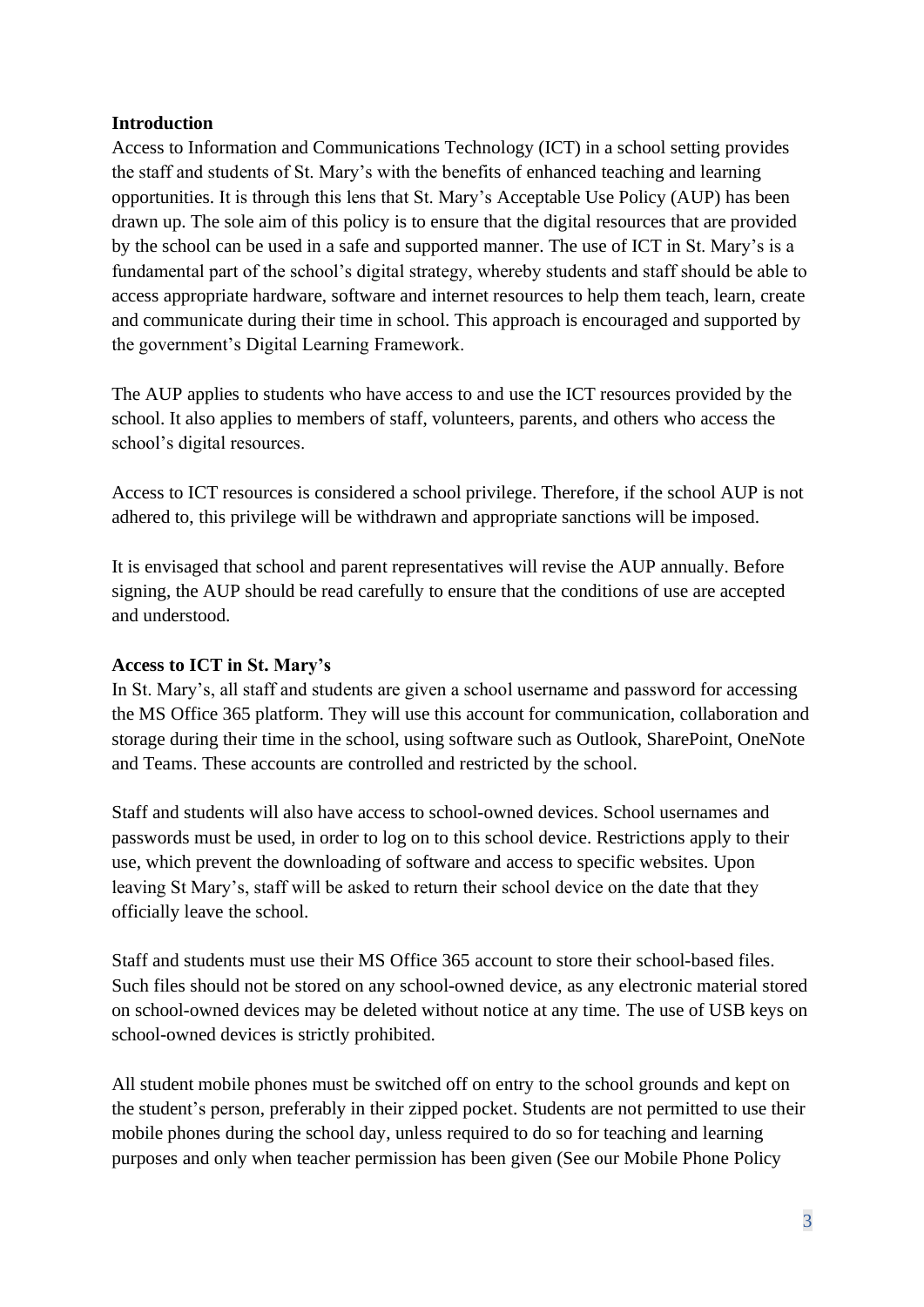2020). Students may also be permitted to turn on their phones when signing in late or leaving early using the Digital Sign In/Sign Out System at reception.

## **Promoting Acceptable Use in St. Mary's**

The following strategies have been implemented in St. Mary's to maximise teaching and learning opportunities and reduce risks associated with ICT resources:

- Provision of internet safety advice and support opportunities to students in St. Mary's through our annual Cyber-Safety Week for all students, our Induction programme for all incoming students and our SPHE and Wellbeing classes provided at Junior Cycle
- Provision of Continuous Professional Development (CPD) to teachers as the need arises
- Promoting an ethos of respect at all times among staff and students and a commitment not to undertake any actions that will bring the school into disrepute
- Supervision of students when using ICT resources during class time and when in the Computer room
- Monitoring students' internet usage if necessary
- Prohibiting the uploading and downloading of non-approved software
- Use of a government approved web filter to minimise the risk of exposure to inappropriate material
- Use and regular update of virus protection software on all school computers
- Seeking parental permission if publishing content on the school website and/or school social network that focuses on individual students
- Use of MS Office 365, as well as other school approved communication platforms such as the School App, Twitter, Edmodo and Kahoot, when communicating with students, parents and other stakeholders.

## **Responsibilities and Expectations**

In using digital technologies and internet resources in our school, we are expecting that all users will treat others with respect at all times and will not undertake any actions that may bring the school into disrepute. Neither social media nor the internet may be used in any way to harass, insult, abuse or defame students, their family members, staff or other members of the school community. Specific expectations have been outlined below:

## **1. Staff and Student Digital Accounts**

Staff and students of St. Mary's have been issued with ICT accounts. The school retains ownership of all data and services arising from these accounts. However, all staff and students are responsible for all activities and information accessible through their school account. In order to ensure the correct use of school-owned digital accounts, it is expected that:

• School accounts will be used for approved school-related communication. School email addresses will be used for communication among staff members and between students and teachers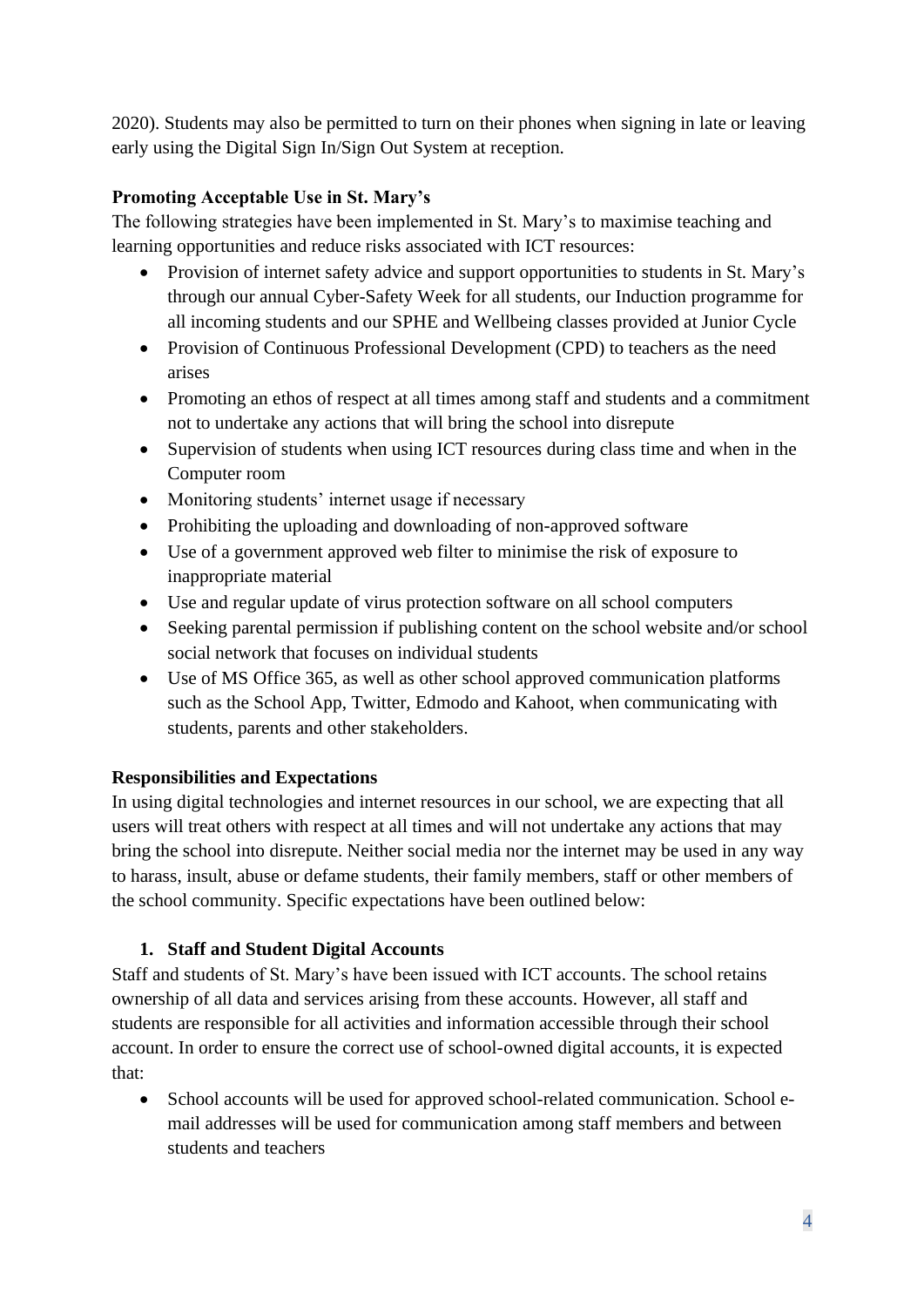- Students only have permission to use their school accounts for websites and for communication approved by the school, for educational purposes
- To prevent computer viruses being transmitted through the system, there should be no unauthorised downloading/installing of any software
- In exceptional circumstances, permission may be given by teachers to students to access personal email accounts or messaging services for a fixed purpose e.g. accessing a particular file
- Personal details including passwords, mobile numbers or home addresses should not be revealed to others
- School email accounts should not be used to register for online services such as social networking services, apps, and games
- It is the user's responsibility to make sure that they sign out of their MS Office 365 account after use and to never leave it unattended when signed in
- Accounts will not be used to engage in online activities such as uploading or downloading large files that result in heavy network traffic, which impairs the service for other internet users
- Staff and students must use their MS Office 365 account to save their files. Such files should not be stored on any school-owned device, as any electronic material stored on school-owned devices may be deleted without notice at any time
- Any material that is illegal, obscene, defamatory or that is intended to annoy or intimidate another person will not be sent or received
- Students should immediately report the receipt of any communication that makes them feel uncomfortable, is offensive, discriminatory, threatening or bullying in nature and must not respond to any such communication
- Students should avoid opening emails that appear suspicious. If in doubt, students should ask their teacher before opening emails from unknown senders
- Information stored on the MS Office 365 platform may be accessed by the school in matters relating to serious misconduct. Any breach of the AUP will be dealt with according to the Ladder of Referral as outlined in the school's Code of Behaviour.

# **2. Internet Use**

In order to ensure safe access to the school's Wi-Fi network, it is expected that all staff and students adhere to the following guidelines:

- The Internet will be used for educational purposes only
- Websites that contain obscene, illegal, hateful or otherwise objectionable material will not intentionally be visited
- Accidental accessing of inappropriate materials will be reported in accordance with school procedures
- Students will not copy information into assignments and fail to acknowledge the source (plagiarism and copyright infringement)
- Personal information will never be disclosed or publicised online
- Students will not download materials or images that are not relevant to their studies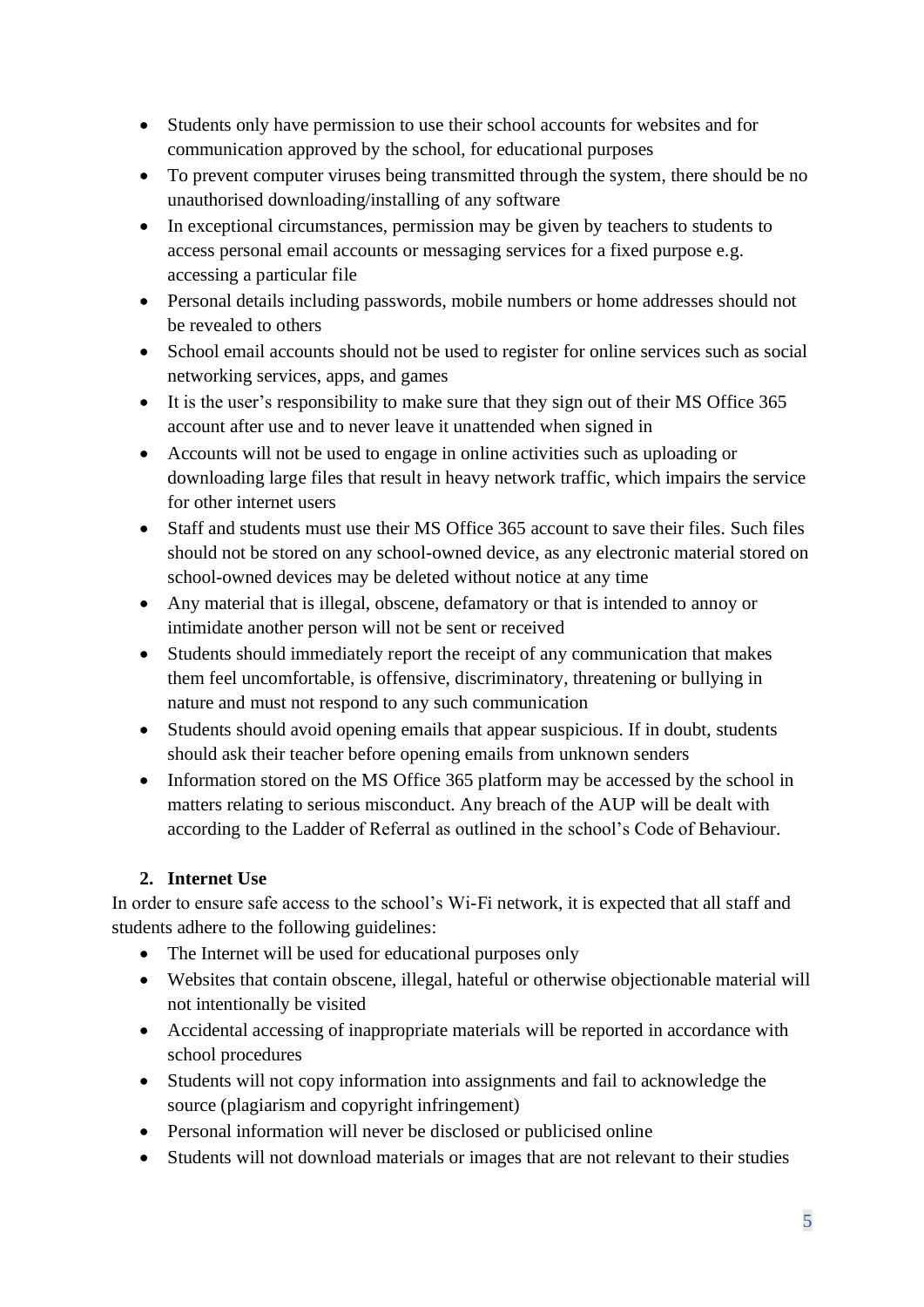- Students will be aware that any usage, including distributing or receiving of information, school-related or personal, may be monitored for unusual activity, security and/or network management reasons
- Appropriate social behaviour in the online environment, which is courteous and respectful is expected at all times
- It must be recognised that among the valuable content online, is also unverified, incorrect, or inappropriate content. Trusted sources should be used when conducting research via the Internet
- Students should not post anything online that they would not want parents, teachers, or future colleges or employers to see.

# **3. Publication of Student's Work and Images**

Student's work and images may be published on school-based platforms throughout the school year. In doing so, it is expected that:

- Parent/guardian permission is sought to publish photographic and video images of students on a variety of school-based forums, including the school website, our social media accounts, the school newsletter and the yearbook
- Students have sought their teachers' approval when publishing projects, artwork and other schoolwork through school-based platforms
- Any student work which is published online will appear in an educational context with a copyright notice prohibiting the copying of such work without express written permission
- Students will continue to own the copyright on any work created under their school account and/or published on the school's communication channels
- Content focusing on individual students will at times be used for the purpose of SLAR (Subject Learning Assessment Review) meetings.

## **4. Remote Teaching and Learning**

ICT provides staff and students with many teaching and learning opportunities. In the case of remote teaching and learning, it is expected that the following guidelines will be adhered to:

- Staff and students use our nominated platform MS Office 365 Teams, as well as other school approved communication platforms such as Edmodo and Kahoot for remote teaching and learning. The online collaboration system MS Office 365 provides our students and staff with access to a secure online web-based storage space (One Drive), a St. Mary's e-mail account, and access to MS web-versions of Word, Excel, PowerPoint and OneNote
- MS Office software may also be downloaded and used on home or personal Mac or Windows PC, as well as iPad/iPod/iPhone or Android mobile devices, using a St. Mary's email address
- MS Office 365 is not for student personal records. No student home address information, health, medical, behavioural or welfare information will be stored in MS Office 365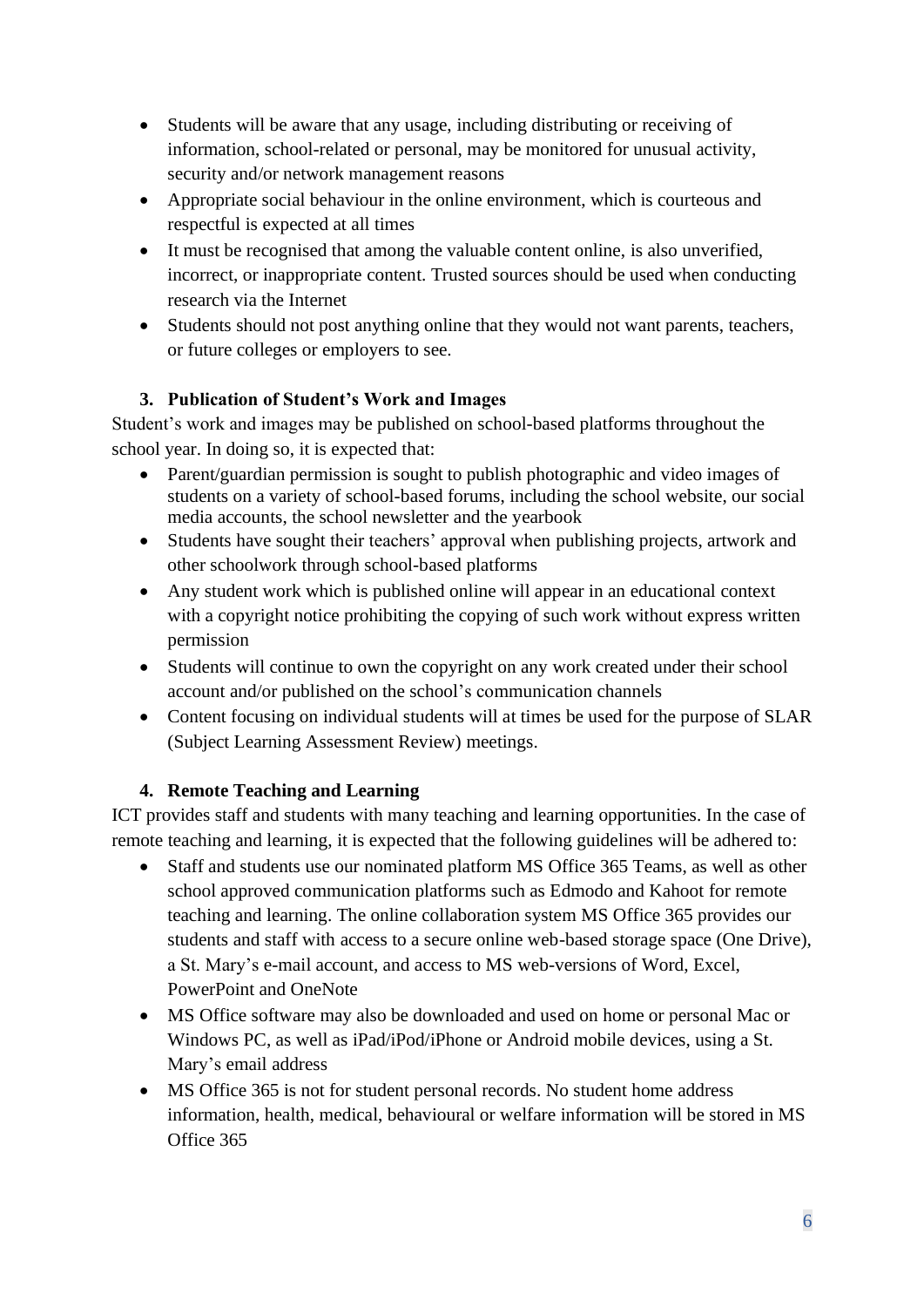- The access rights associated with your MS Office 365 account may be changed or revoked should your status as an employee or student change/terminate
- Upon leaving St. Mary's, staff and students' MS Office 365 accounts will be retained for one month after the start of the next school year or for one calendar month if leaving in the middle of a school year. After this date, all associated accounts will be inaccessible and related data will be deleted
- Only students are permitted to join MS Teams classes. Below is a list of the school rules pertaining to MS Teams classes:
	- $\checkmark$  Student cameras and microphones should be turned off for the class duration unless requested otherwise by a teacher
	- $\checkmark$  Students are not permitted to record MS Teams lessons on any device
	- $\checkmark$  The 'chat' function in MS Teams is limited to content on teaching and learning only
	- $\checkmark$  Communication on the Teams Class Platform is restricted to the student and the teacher.

# **5. Cyberbullying**

The cyber safety of all our students is of paramount importance and any incidences of cyberbullying will be strictly dealt with in line with our Code of Behaviour and our Anti-Bullying Policy. Cyberbullying involves unwanted messages, images, audio or video sent by electronic means to threaten abuse or harm someone. This definition of cyberbullying is also considered to be bullying, even when it happens outside the school or at night. When using the school's digital resources, the following points apply:

- Students, parents and staff are expected to treat others with respect at all times
- Engaging in online activities with the intention to harm, harass, or embarrass another student or member of staff is an unacceptable and absolutely prohibited behaviour, with serious consequences and sanctions for those involved
- Placing a once-off offensive or hurtful public message, image or statement on a social network site or other public forum where that message, image or statement can be viewed and/or repeated by other people is also regarded as bullying behaviour
- The prevention of cyberbullying is an integral part of the Anti-Bullying Policy of our school.

# **6. Parental Responsibilities**

We would encourage parents:

- To research the minimum age requirements for different social media sites and not allow their child to have an account until they are the appropriate age
- Not to 'tag' photographs or any other content which would identify any students or staff in the school on their social media sites
- To ensure that online messages and comments to the school are respectful. Any messages written on social media are treated in the same way as written messages to the school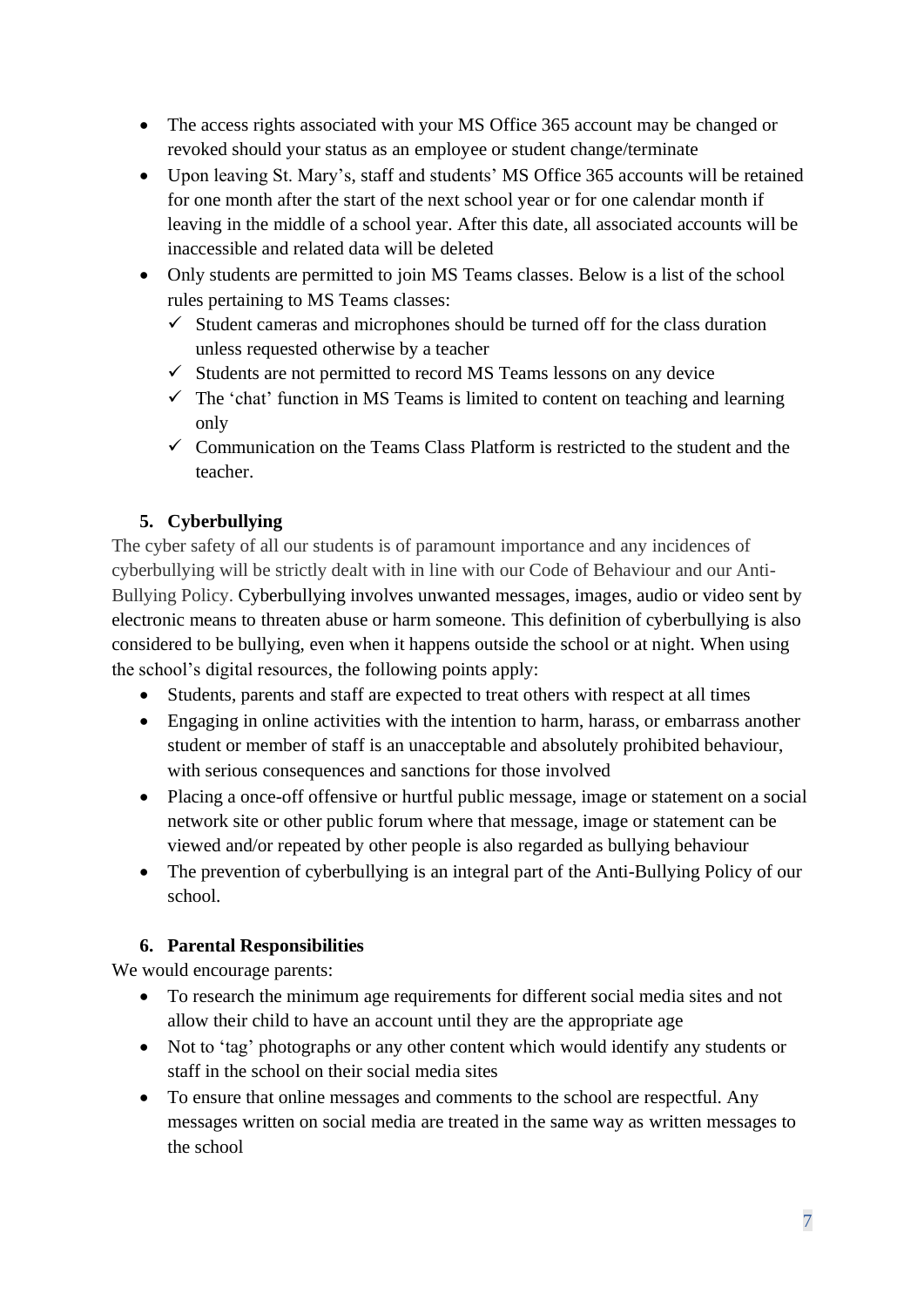- Avoid any negative conversations about students, staff or parents on social media accounts. Comments of this nature will be deleted
- Not to request to 'friend' a member of staff in the school.

# **7. Legislation**

Upon request, the school will provide information on the following legislation relating to the acceptable use of the internet. We would advise all teachers, students and parents to familiarise themselves with:

- Data Protection Act 2018
- Child First Act 2015
- Child Trafficking and Pornography Act 1998
- Interception Act 1993.

## **8. Sanctions**

The school's Code of Behaviour underpins and supports this Acceptable Use Policy. To this end:

- Misuse of the school's hardware, software or internet access may result in disciplinary action, in line with the Code of Behaviour. The school also reserves the right to report any illegal activities to the appropriate authorities.
- If a student is found in violation of the school's AUP, their school accounts may be suspended or restricted to prevent specific actions. The school has full control over what applications each account holder may use

## **9. Access to Individual Accounts by the School**

Information stored on a school-based account may be accessed by the school or by a parent/guardian, if the user has, or is suspected to have violated the school's AUP. The access to this information is treated seriously by the school. The Principal and Deputy Principals are the only members of staff with the authority or administrative rights to access this information created through their MS Office 365 account. A formal procedure will be strictly followed on any occasion where student information needs to be accessed by the school. This procedure is laid out below:

- A parent/guardian or teacher will need to write a letter explaining the reason a student's information needs to be accessed
- The parent of the student whose account is to be accessed, will be notified and given the opportunity to be present when the information is being accessed
- The student's account information will be accessed through the digital archive and exported while at least two school administrators are present
- Any information, which is relevant to the initial complaint, may be used by Senior Management to determine if the Code of Behaviour was breached.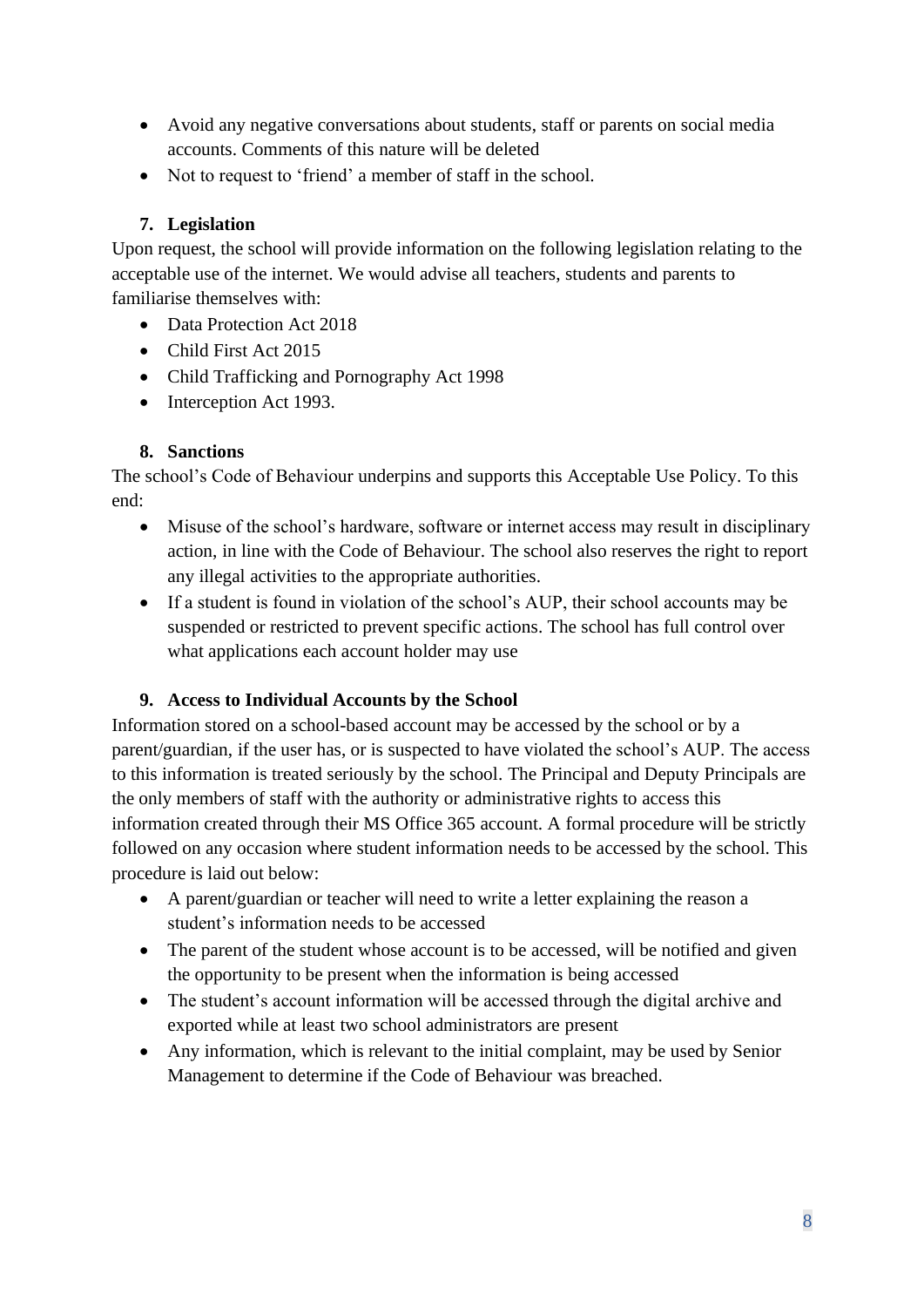# **This AUP and its implementation will be reviewed regularly by the following stakeholders:**

----------------------------------------------------------------------------------------------------------------

- Board of Management
- Staff
- Students
- Parents/guardian

Ratified by the Board of Management on: 11th June 2020

andre porte

Signature:

Audrey Doyle Chairperson Board of Management